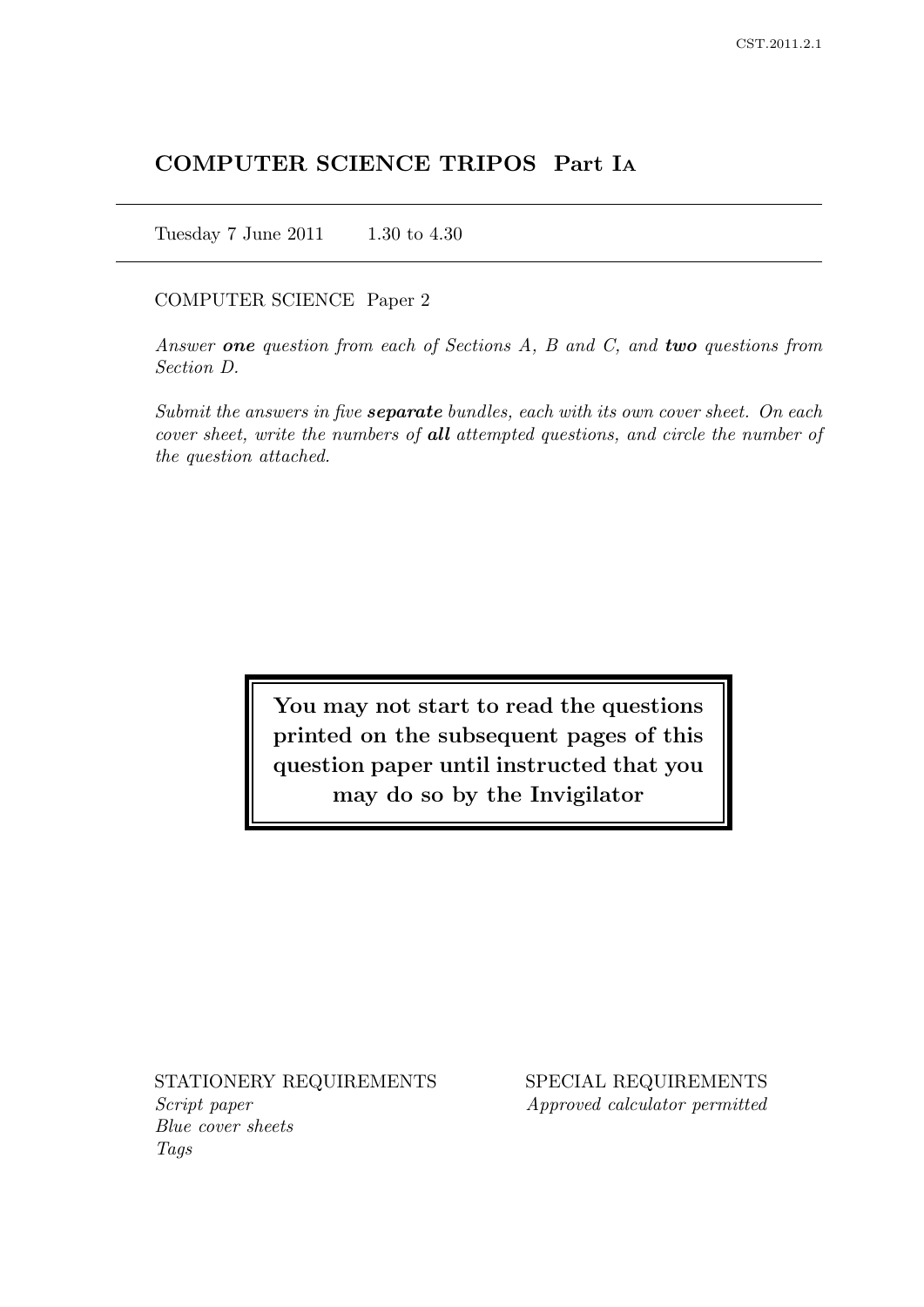# SECTION A

#### 1 Digital Electronics

- (a) Simplify the following expressions using Boolean algebra:
	- (i)  $F = A \cdot \overline{B} \cdot \overline{C} + \overline{A} \cdot B \cdot \overline{C} + \overline{A} \cdot \overline{B} \cdot C + A \cdot B \cdot C$
	- (ii)  $F = (X + Y) \cdot (\overline{X} + Y + Z) \cdot (\overline{X} + Y + \overline{Z})$

$$
(iii) F = (A \cdot D + \overline{A} \cdot C) \cdot [\overline{B} \cdot (C + B \cdot \overline{D})]
$$

[6 marks]

- (b) Give the truth table for an encoder that accepts a sign bit, S, and two magnitude bits  $X_0$ ,  $X_1$  and gives a three-bit output  $Y_2$ ,  $Y_1$ ,  $Y_0$  that are the two's complement encoding of the input. [4 marks]
- (c) Using a Karnaugh map, simplify the following expression to yield a solution in a sum-of-products form:

$$
Y = \overline{A} \cdot \overline{B} \cdot \overline{C} \cdot D + A \cdot \overline{B} \cdot \overline{C} \cdot D + A \cdot \overline{D} + \overline{A} \cdot B \cdot \overline{D}
$$

What problem may exist with a practical realisation of this solution, and how may it be cured? [5 marks]

(d) Simplify the following expression using a Karnaugh map to yield a solution in product-of-sums form and implement it using only NOR gates assuming complemented input variables are available:

$$
Y = (B + \overline{C} + \overline{D}).(\overline{A} + B + \overline{C}).(A + B + \overline{D}).(A + \overline{B} + \overline{C})
$$

Neglect any potential problems in the practical realisation of your solution. [5 marks]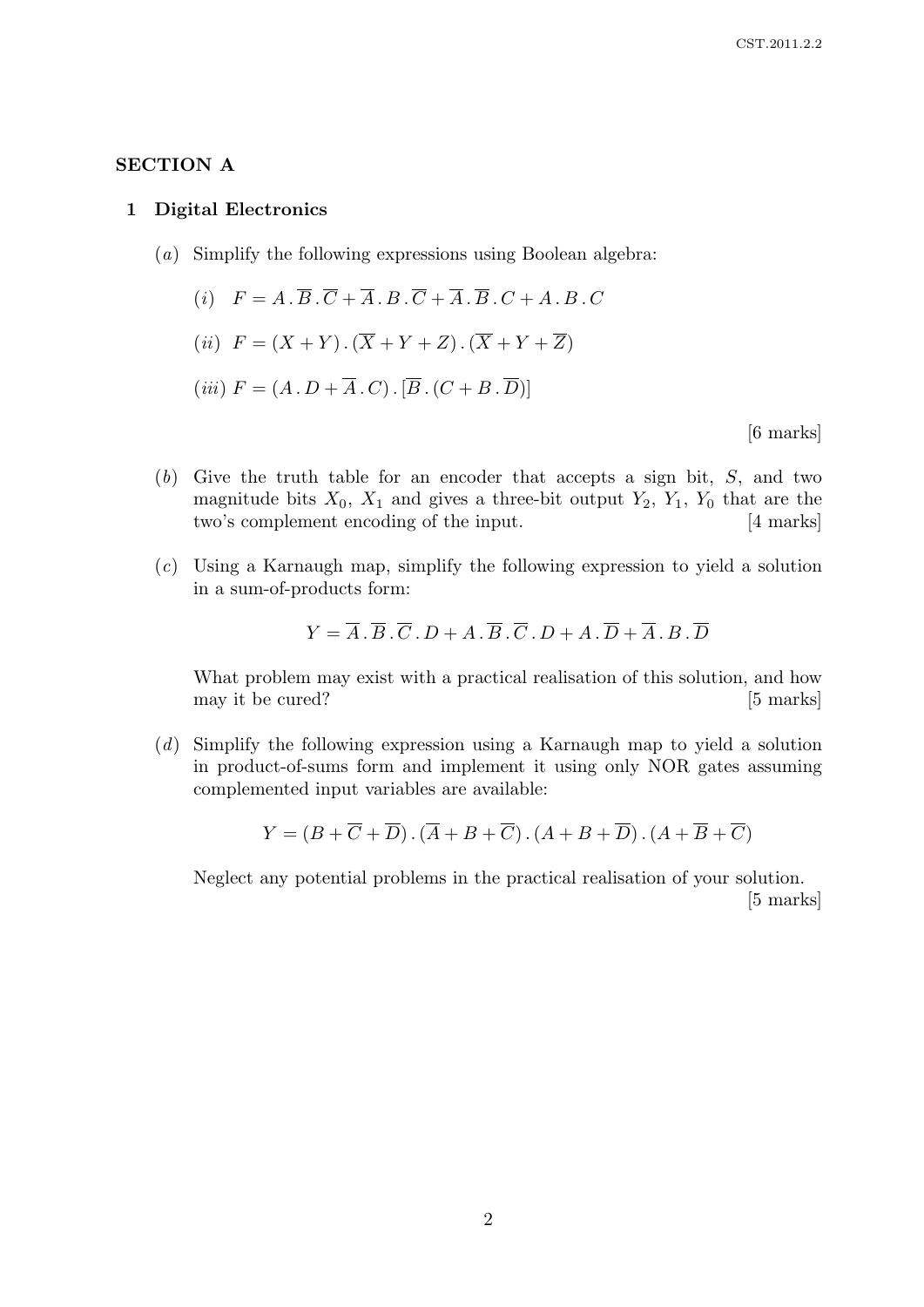# 2 Digital Electronics

- (a) Show how two 2-input NOR gates can be connected together to implement an RS latch. Describe its operation and give its truth table. [6 marks]
- (b) Draw the state diagram for a synchronous modulo-4 up/down counter. The counter has two control inputs: M is set at logic "0" to cause the counter to count up, and at logic "1" to cause the counter to count down;  $E$  is set at logic "1" to enable the counter to count and at logic "0" to cause the counter to hold its current state. [4 marks]
- (c) A synchronous binary up-counter having the state sequence

```
1, 2, 3, 4, 5, 6, 1, 2, \ldots
```
is to be implemented using three D-type flip-flops. The flip-flop outputs are designated  $Q_2$ ,  $Q_1$  and  $Q_0$ , where  $Q_0$  represents the least significant digit of the count.

- $(i)$  Give simplified expressions for the required next-state logic, making use of any unused states. Does this counter self-start? [6 marks]
- (ii) Give the new simplified expression required for  $D_0$  (the D-input of flip-flop  $Q_0$ ) if the counter is now required to return to a count of 1 if an unused state is entered. [4 marks]

#### SECTION B

#### 3 Operating Systems

(a) In the context of the protection of computer systems:

| $(i)$ What is meant by <i>access control</i> ?                                 | $[1 \text{ mark}]$  |
|--------------------------------------------------------------------------------|---------------------|
| $(ii)$ What is an <i>access control list</i> ?                                 | $[2 \text{ marks}]$ |
| $(iii)$ What is a <i>capability</i> ?                                          | [2 marks]           |
| $(iv)$ How is access control managed in the UNIX file system?                  | $[5 \text{ marks}]$ |
| $(v)$ How is access control managed in Windows NT?                             | $[5 \text{ marks}]$ |
| Doscribe how you can use nego protection bits to implement a not recently used |                     |

(b) Describe how you can use page protection bits to implement a not-recently-used page replacement scheme. [5 marks]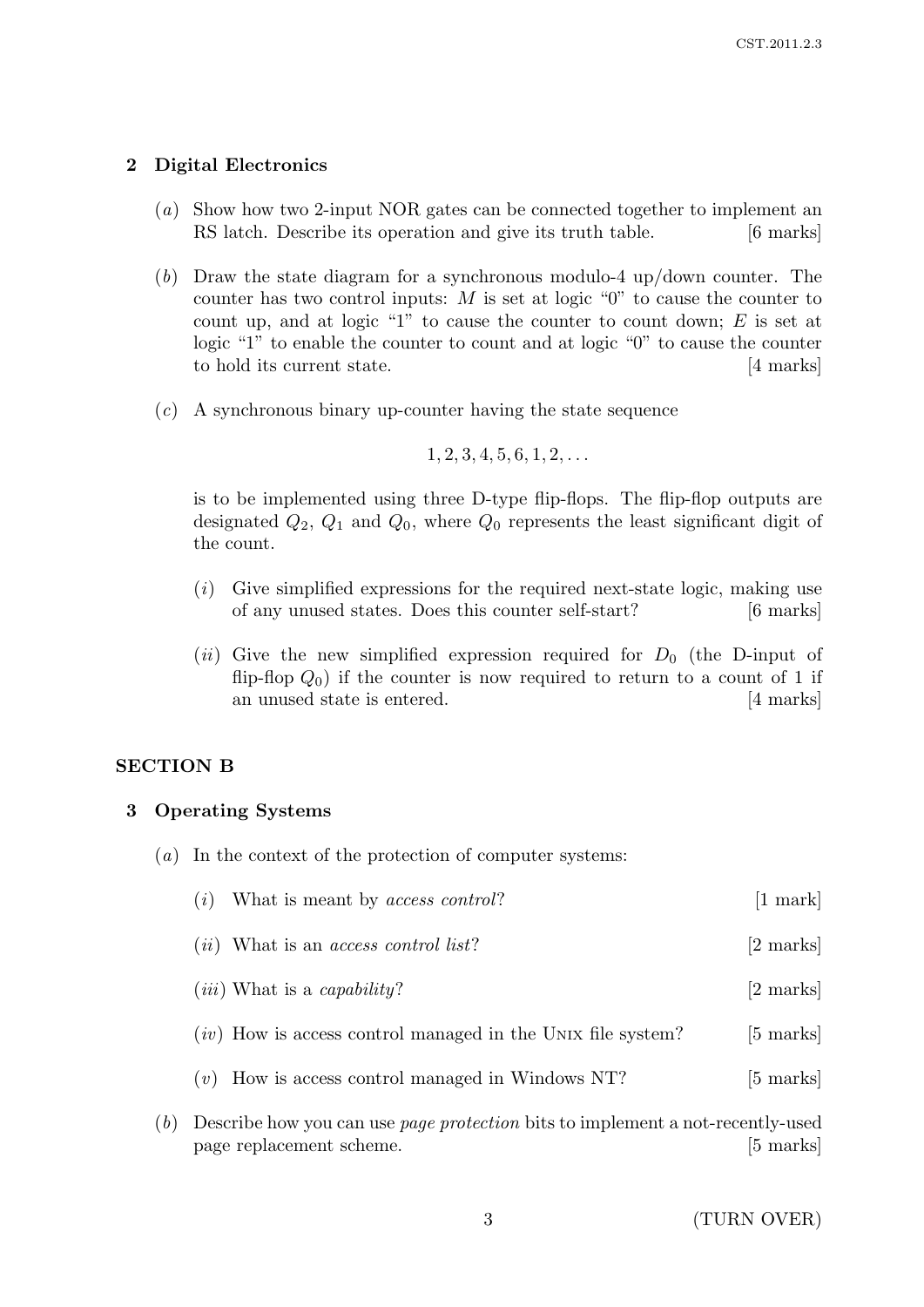# 4 Operating Systems

|  |  |  |  |  | $(a)$ In the context of memory management: |
|--|--|--|--|--|--------------------------------------------|
|--|--|--|--|--|--------------------------------------------|

- (*i*) What is the *address binding* problem?  $[1 \text{ mark}]$
- (*ii*) The address binding problem can be solved at compile time, load time or run time. For each case, explain what form the solution takes, and give one advantage and one disadvantage. [3 marks each]
- (*iii*) Under which circumstances do *external* and *internal* fragmentation occur? How can each be handled? [4 marks]
- (iv) What is the purpose of a translation lookaside buffer (TLB)? [2 marks]
- (b) Describe how UNIX handles user authentication. [4 marks]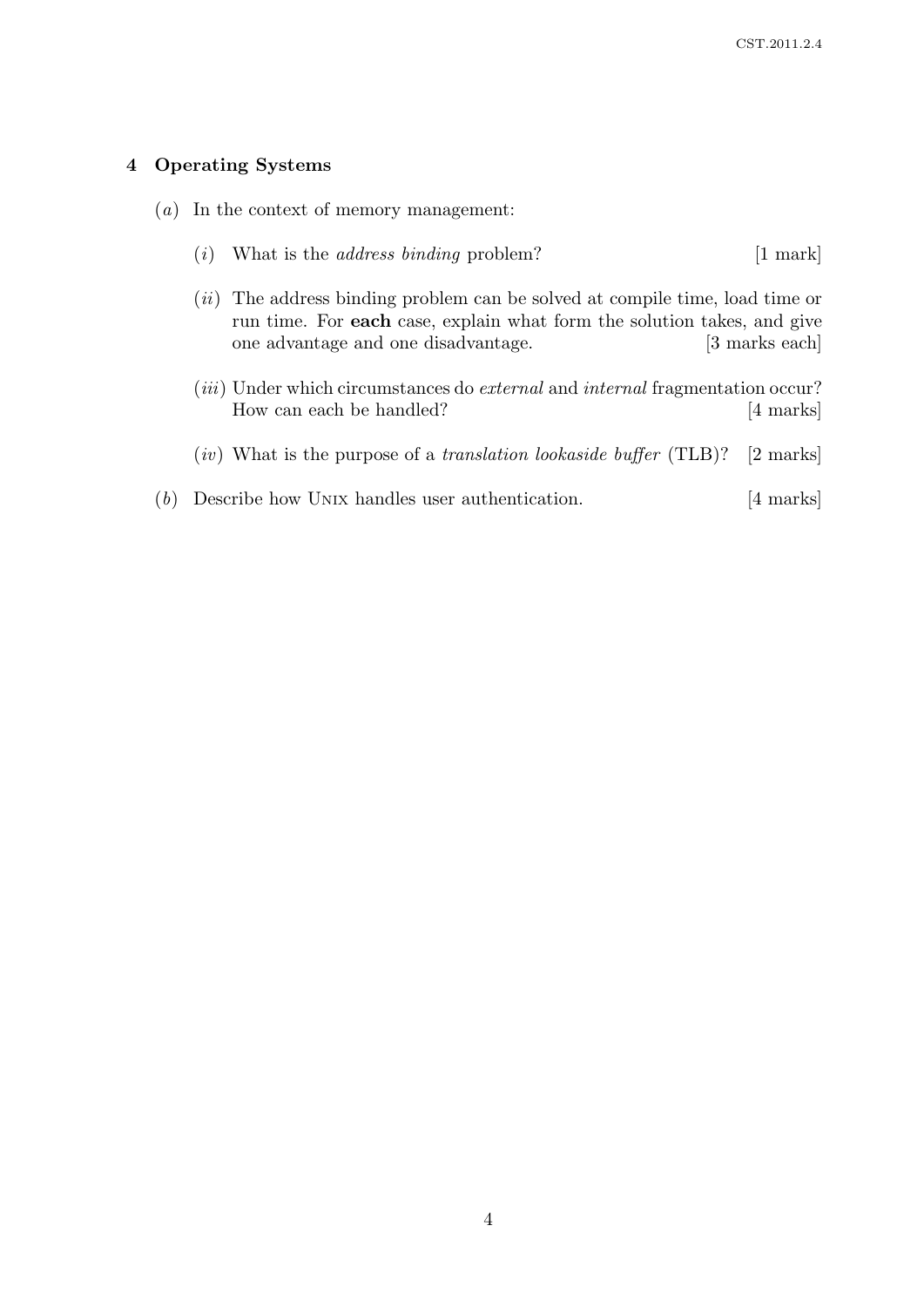# SECTION C

#### 5 Discrete Mathematics II

Let A and B be sets. Let  $F \subseteq \mathcal{P}(A) \times B$ . So a typical element of F is a pair  $(X, b)$ where  $X \subseteq A$  and  $b \in B$ . Define the function

$$
f:\mathcal{P}(A)\to\mathcal{P}(B)
$$

to be such that

$$
f(x) = \{b \mid \exists X \subseteq x. (X, b) \in F\}
$$

for  $x \in \mathcal{P}(A)$ .

(a) Show

if 
$$
x \subseteq y
$$
 then  $f(x) \subseteq f(y)$ 

for all  $x, y \in \mathcal{P}(A)$ . [3 marks]

(b) Suppose

Deduce

 $x_0 \subset x_1 \subset \cdots \subset x_n \subset \cdots$ 

is a chain of subsets in  $P(A)$ . Recall  $\bigcup_{n\in\mathbb{N}_0} x_n = \{a \mid \exists n \in \mathbb{N}_0, a \in x_n\}$ . Show that

$$
\bigcup_{n \in \mathbb{N}_0} f(x_n) \subseteq f(\bigcup_{n \in \mathbb{N}_0} x_n)
$$

[Hint: Use part  $(a)$ .] [4 marks]

(c) Assume now that  $F \subseteq \mathcal{P}_{fin}(A) \times B$  where  $\mathcal{P}_{fin}(A)$  consists of the finite subsets of A. So now a typical element of F is a pair  $(X, b)$  where X is a finite subset of A and  $b \in B$ . Suppose  $x_0 \subseteq x_1 \subseteq \cdots \subseteq x_n \subseteq \cdots$  is a chain of subsets in  $\mathcal{P}(A)$ . Show that

$$
f\left(\bigcup_{n \in \mathbb{N}_0} x_n\right) \subseteq \bigcup_{n \in \mathbb{N}_0} f(x_n)
$$

$$
f\left(\bigcup_{n \in \mathbb{N}_0} x_n\right) = \bigcup_{n \in \mathbb{N}_0} f(x_n)
$$

$$
(†)
$$

[6 marks]

(d) Show that (†) need not hold if the set X in elements  $(X, b)$  of F is infinite. [7 marks]

5 (TURN OVER)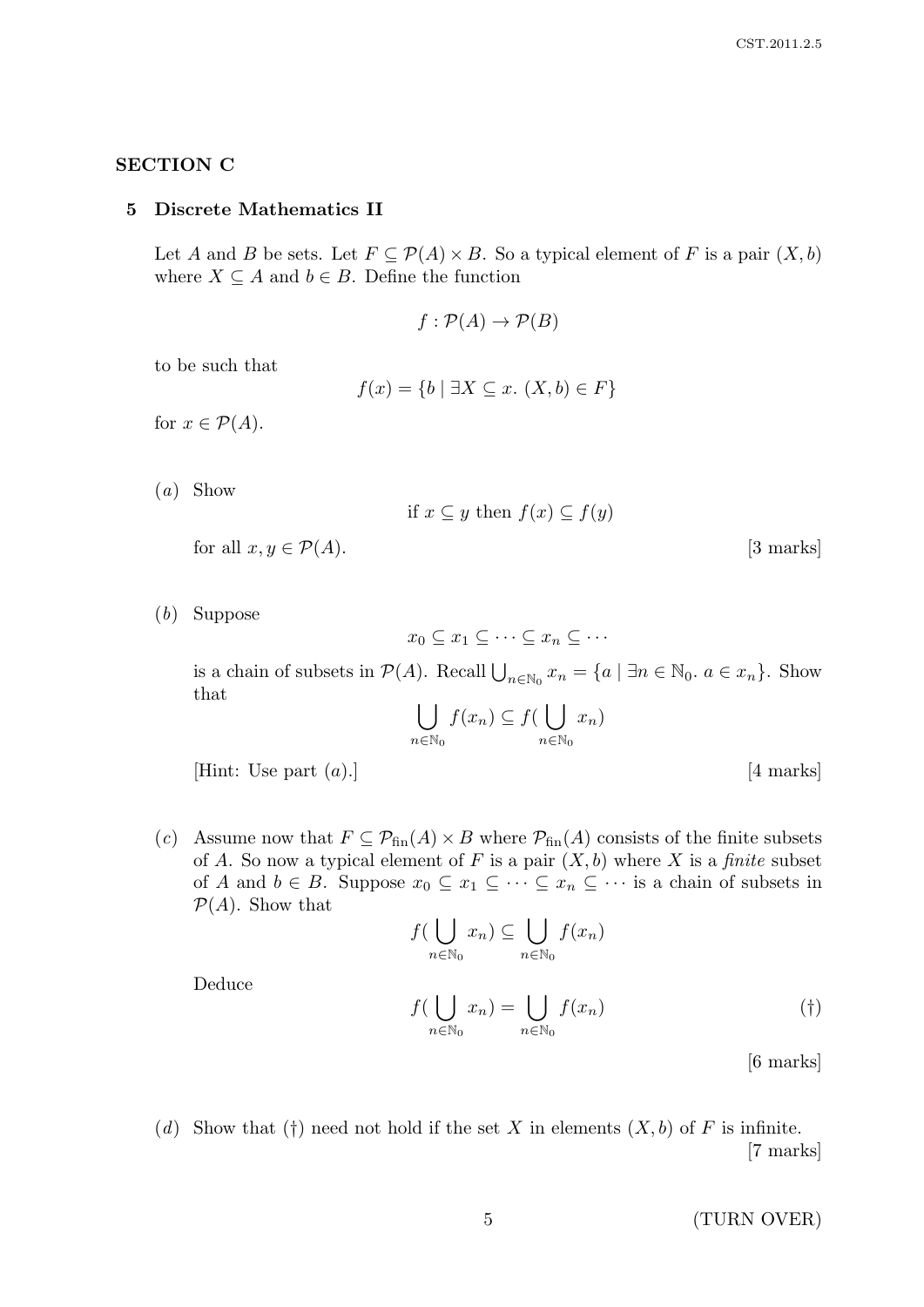#### 6 Discrete Mathematics II

Let E be a set. Assume  $\mathcal{F} \subseteq \mathcal{P}(E)$  satisfies the two conditions

- 1.  $\forall X \subseteq \mathcal{F}$ .  $\bigcup X \in \mathcal{F}$
- 2.  $\forall X \subseteq \mathcal{F}. \bigcap X \in \mathcal{F}$

Recall

$$
\bigcup X =_{\text{def}} \{ e \in E \mid \exists x \in X. \ e \in x \} \text{ and } \bigcap X =_{\text{def}} \{ e \in E \mid \forall x \in X. \ e \in x \}
$$

- (a) Explain why  $\emptyset \in \mathcal{F}$  and  $E \in \mathcal{F}$ . [2 marks]
- (*b*) Define the binary relation  $\lesssim$  on E by

$$
e' \lesssim e \quad \text{iff} \quad \forall x \in \mathcal{F}, \ e \in x \ \Rightarrow e' \in x
$$

for  $e, e' \in E$ . State clearly what it would mean for  $\leq$  to be reflexive and transitive. Show  $\lesssim$  is reflexive and transitive. [5 marks]

(c) For  $e \in E$ , define

$$
[e] = \bigcap \{ x \in \mathcal{F} \mid e \in x \}
$$

Explain why  $[e] \in \mathcal{F}$ . Show

$$
[e]=\{e'\mid e'\lesssim e\}
$$

[6 marks]

(d) Say a subset z of E is down-closed iff

 $e' \lesssim e \& e \in z \Rightarrow e' \in z$ 

for all  $e, e' \in E$ . Show F consists of precisely the down-closed subsets of E by showing:

- (i) any  $x \in \mathcal{F}$  is down-closed; [3 marks]
- (*ii*) for any down-closed subset z of  $E$ ,

$$
z = \bigcup \{ [e] \mid e \in z \}
$$

and hence  $z \in \mathcal{F}$  (why?). [4 marks]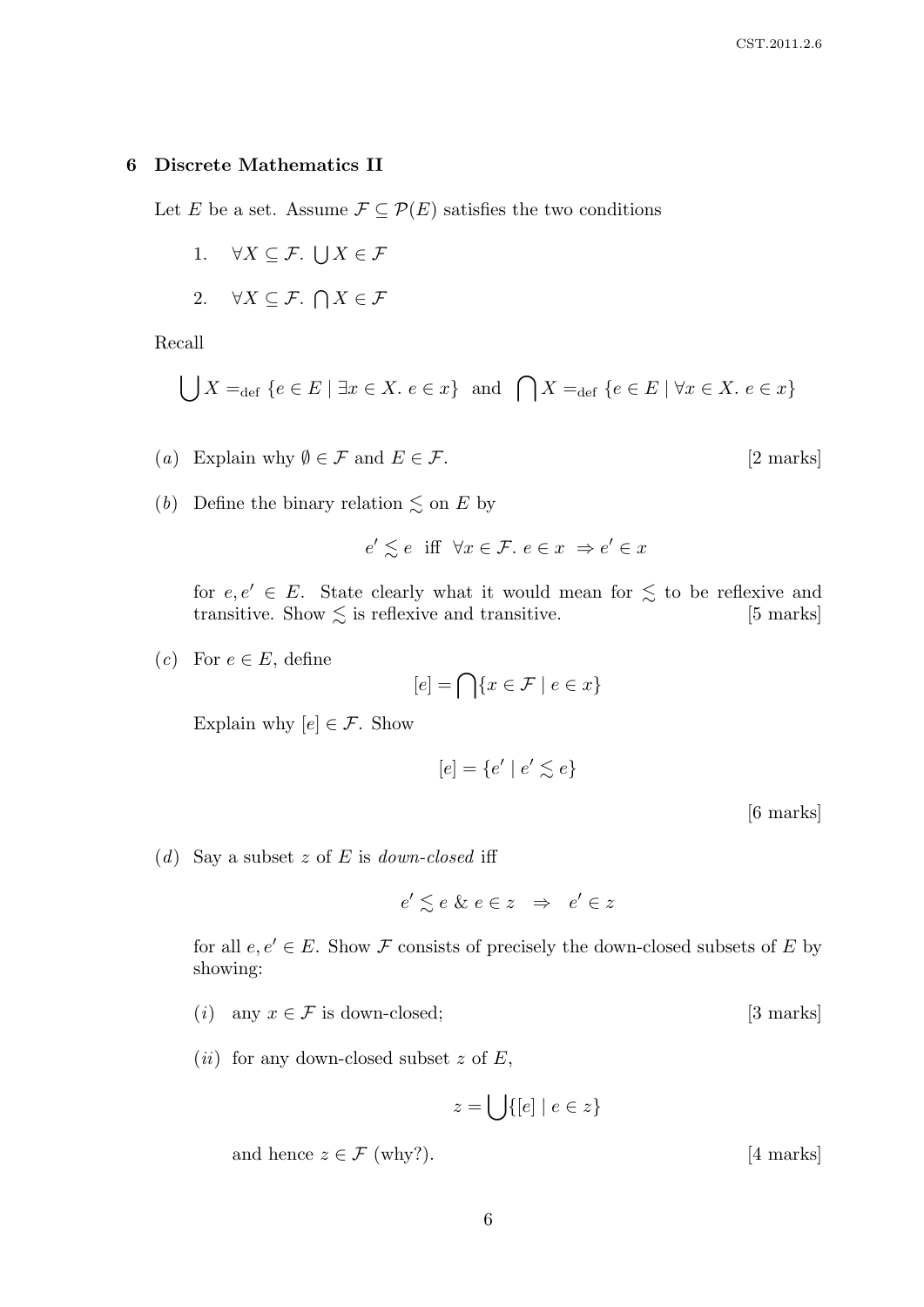# SECTION D

#### 7 Probability

- (a) State the probability mass function for a Poisson random variable with parameter  $\lambda > 0$ . [2 marks]
- (b) Define the probability generating function,  $G_X(z)$ , of a random variable X taking values in  $\{0, 1, 2, \ldots\}$  and derive an expression for  $G_X(z)$  in the case where  $X \sim \text{Pois}(\lambda)$  with  $\lambda > 0$ . [4 marks]
- (c) Show the following result

$$
G_X^{(r)}(1) = E(X(X-1)\cdots(X-r+1))
$$

where r is a positive integer and  $G_X^{(r)}(1)$  denotes the rth derivative of  $G_X(z)$ with respect to z evaluated at  $z = 1$ . [4 marks]

- $(d)$  Using the result in part  $(c)$  derive the mean and variance of a Poisson random variable with parameter  $\lambda > 0$ . [4 marks]
- $(e)$  Show the result that if X and Y are two independent random variables with probability generating functions  $G_X(z)$  and  $G_Y(z)$ , respectively, then

$$
G_{X+Y}(z) = G_X(z)G_Y(z)
$$

where  $G_{X+Y}(z)$  is the probability generating function of  $X+Y$ . [2 marks]

(f) Show that if  $\lambda_1, \lambda_2 > 0$  and  $X \sim \text{Pois}(\lambda_1)$  and  $Y \sim \text{Pois}(\lambda_2)$  are independent random variables then  $X+Y \sim \text{Pois}(\lambda_1 + \lambda_2)$ . What are the mean and variance of  $X + Y$ ? [4 marks]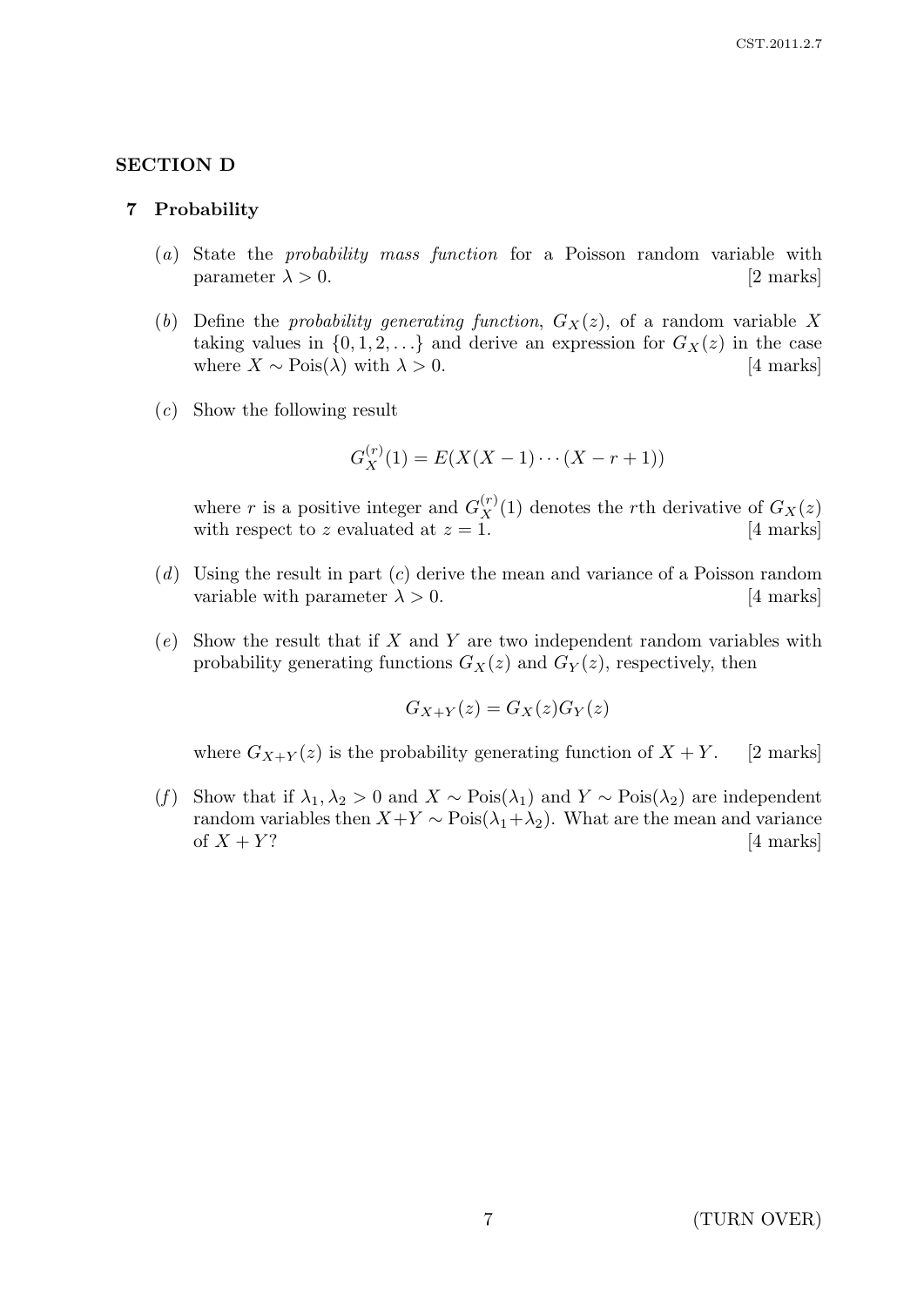#### 8 Regular Languages and Finite Automata

- (a) Give a regular expression r over the alphabet  $\Sigma = \{a, b, c\}$  such that the language determined by  $r$  consists of all strings that contain at least one occurrence of each symbol in  $\Sigma$ . Briefly explain your answer. [5 marks]
- $(b)$  Let L be the language accepted by the following non-deterministic finite automaton with  $\varepsilon$ -transitions:



- $(i)$  Draw a deterministic finite automaton that accepts L.
- (ii) Write down a regular expression that determines  $L$ .

Briefly explain your answers. [5 marks]

- $(c)$  Show that if a deterministic finite automaton M accepts any string at all, then it accepts one whose length is less than the number of states in  $M$ . [5 marks]
- $(d)$  Is the language

$$
\{a^n b^\ell a^k \in \{a, b\}^* \mid k \ge n + \ell\}
$$

regular? Justify your answer. [5 marks]